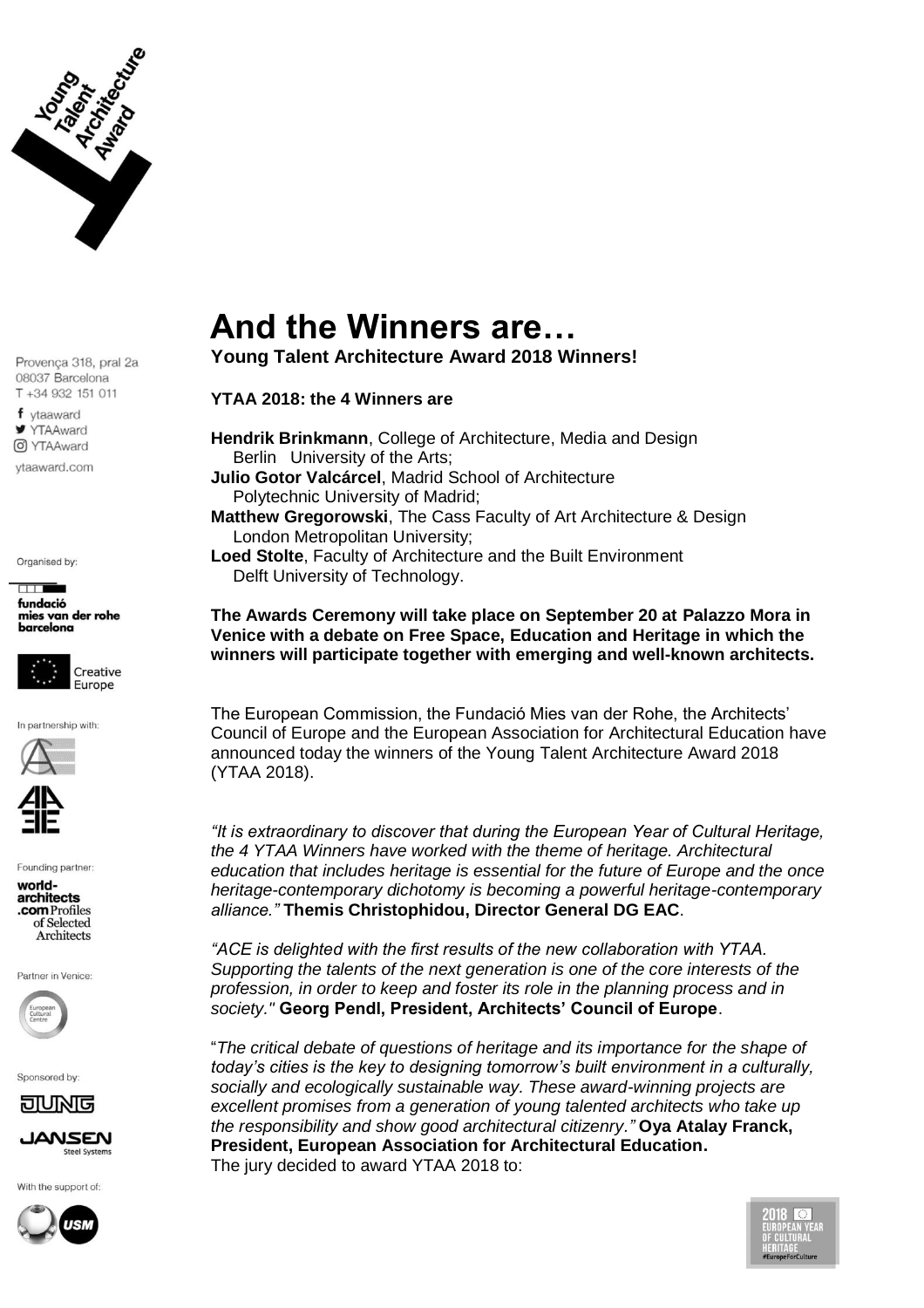

f vtaaward **Y** YTAAward O YTAAward

vtaaward.com

Organised by:





In partnership with:



Founding partner:

worldarchitects .com Profiles of Selected Architects

Partner in Venice:



Sponsored by:



**IANSEN Steel Systems** 

With the support of:



**Hendrik Brinkmann**, graduate from the College of Architecture, Media and Design (Berlin University of the Arts) for his project "Neue Bau|akademie Berlin a club for the former & future architecture" [\(http://ytaa.miesbcn.com/work/521\)](http://ytaa.miesbcn.com/work/521). The project is a contribution to the contemporary debate on the programmatical and architectural future of the Bauakademie in Berlin. Working on reconstruction means posing a set of questions that make the typical design problems more complex: all decisions need to take into account the existing building which might be long gone but very prominent in mind.

**The Jury considered that the author sets a rhetorical project with questions to be asked with engagement, implicitly having a social and cultural relevance.**

**Julio Gotor Valcárcel**, graduate from the Madrid School of Architecture (Polytechnic University of Madrid) for his project "Perdido (Lost) - P.R.U.S. of Madrid" [\(http://ytaa.miesbcn.com/work/453\)](http://ytaa.miesbcn.com/work/453). The P.R.U.S of Madrid is the Plan of Recovery of the existing Underground Spaces of Madrid. The purpose of the project is to recover that forgotten and latent landscape converting it to public space. Starting from research, the Plan is developed by recovering the existing spaces, designing a new network of accesses and connecting the urban scenes. **The Jury highlighted that the project works with different scales at the same time: urban, infrastructure and the tectonics, through experimentation with the architectural system.**

**Matthew Gregorowski**, graduate from The Cass Faculty of Art, Architecture & Design (London Metropolitan University) for his project "Deplorable Framework" [\(http://ytaa.miesbcn.com/work/500\)](http://ytaa.miesbcn.com/work/500). The project is a proposal for the holistic reinvention of the British countryside. The formation of a vast new forest recomposes the landscape of the Peak District National Park and the structures within it. As human intervention becomes legible, impressions of nature are emancipated from naive conceptions of beauty.

**The Jury was attracted by the complexity of the post Brexit situation and how the author deals with a strong concept to reimagine this new situation.**

**Loed Stolte**, graduate from the Faculty of Architecture and the Built Environment (Delft University of Technology) for his project "The Bank of England: a dialectical project" [\(http://ytaa.miesbcn.com/work/360\)](http://ytaa.miesbcn.com/work/360). Critically inspired by John Soane's legendary 'ruin-esque' Bank of England, the project explicitly engages the architectural dialectics of ruin and construction, interiority and exteriority with those of genuine publicity and institutional power.

**The Jury was startled by the originality of this project, an intellectual piece of work which is extremely solid: the ruin, the money, the bank. The drawings are amazing and they are complemented by an incredible piece of writing.**

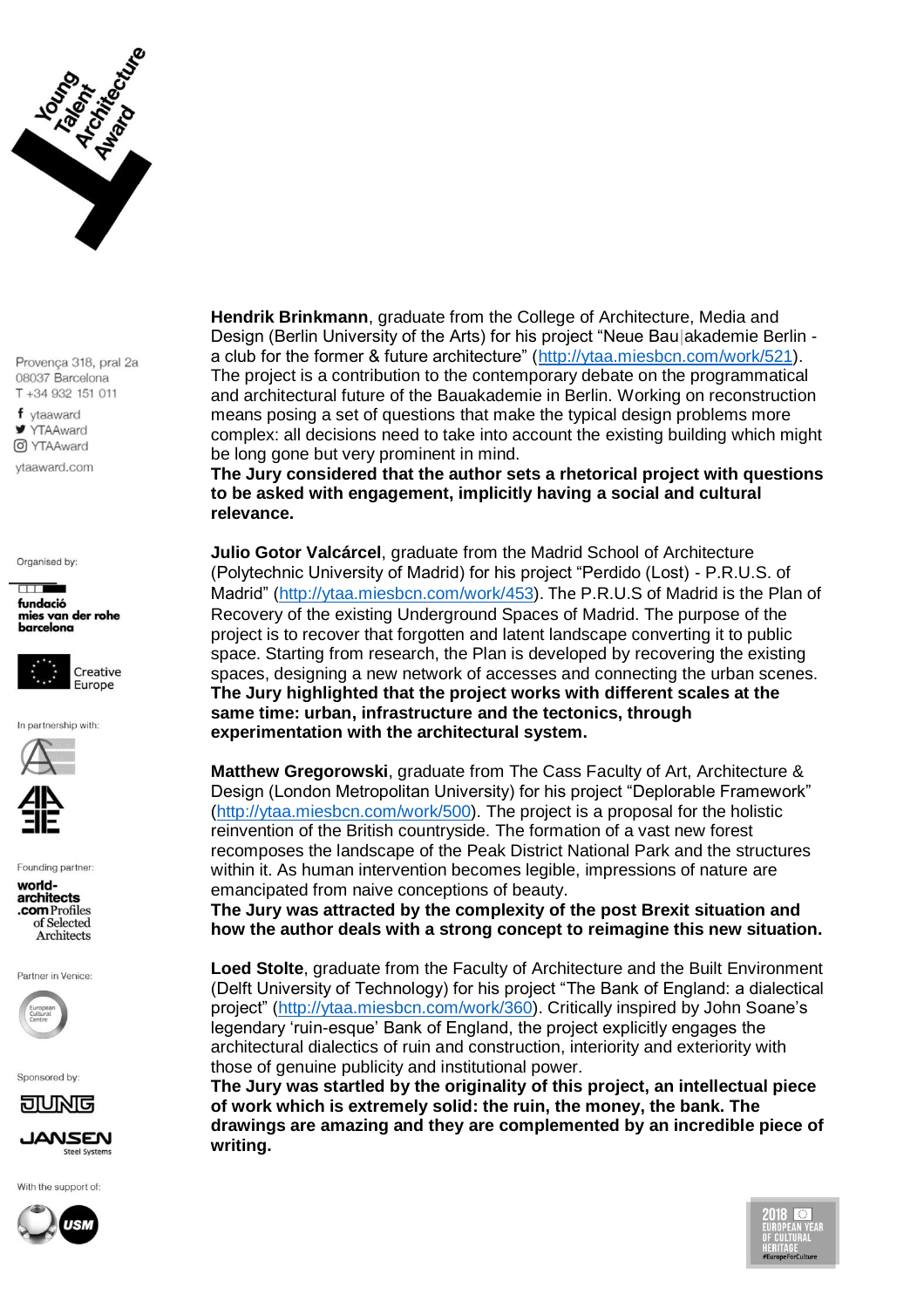

f vtaaward **YTAAward** O YTAAward

vtaaward.com

Organised by:

## $\Box$ fundació mies van der rohe barcelona



In partnership with:



Founding partner:

worldarchitects .com Profiles of Selected Architects

Partner in Venice:



Sponsored by:

<u>anna e</u>



With the support of:



Loed Stolte passed away on December 24, 2017. His family wished to keep his memory alive by participating in the award and disseminating his work. YTAA 2018 is dedicated to his memory.

The Jury highlighted that the four winners are complete thorough works, which bring up a set of questions and enquiries. Each design has a clear kind of position which allows to envisage the kick off of very interesting careers. As also seen in the finalist works, the act of architecture is inherently visionary and each project presents a kind of vision of how one would start to work for the future.

The Jury also underlined that the designs have an implicit social and cultural relevance which is materialised according to each personality and the personal arguments on how each author understands architecture and his social environment.

The YTAA Winners will be supported in the creation of a network with the architects and critics involved in the European Union Prize for Contemporary Architecture – Mies van der Rohe Award. To support their professional development, Europe's youngest architecture talent is granted:

- · a commemorative sculpture and a diploma
- · 5.000€ to kick off on their careers
- · visibility through the YTAA 2018 travelling exhibition and the online archive
- · a profile in World-Architects.com
- · USM furniture to design their work space

**The exhibition "Young Talent Architecture Award. YTAA 2018"** was inaugurated last May 24th at Palazzo Mora and will remain open to the public until November 25<sup>th</sup> as a Collateral Event of the 16th International Architecture Exhibition of La Biennale di Venezia.

**The Awards Ceremony** will take place **in Venice on September 20th** in the framework of the exhibition and the European Year of Cultural Heritage. On the occasion of the event a debate, on the topics of:

- · Reuse and reconstruction of heritage;
- · Heritage dimension in architectural education;

will put together YTAA winners, directors of the schools, jury members, EU Mies Award advisory committee members, organisers, sponsors and four participants of the Future Architecture Platform [\(http://futurearchitectureplatform.org/\)](http://futurearchitectureplatform.org/).